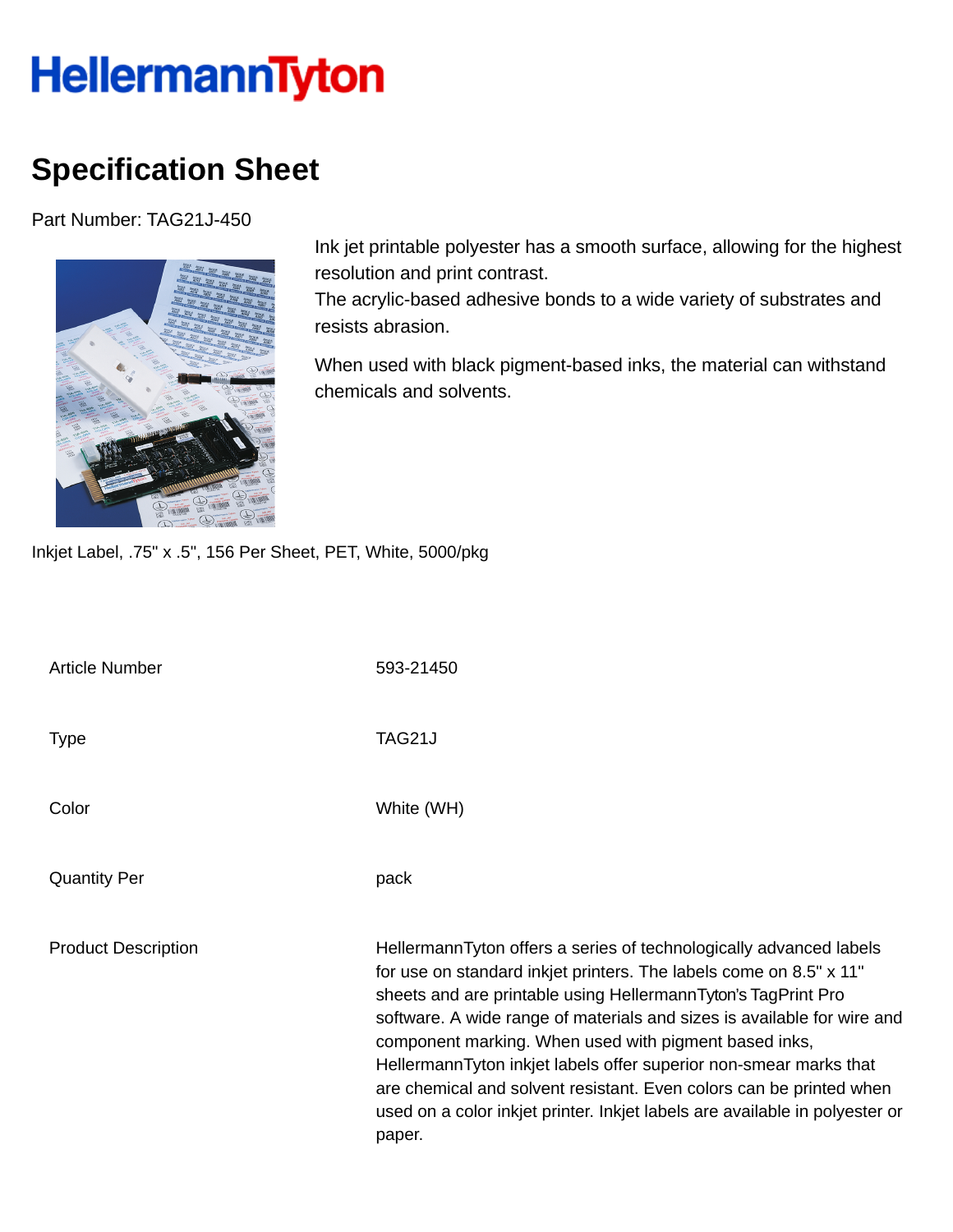| <b>Short Description</b>       | Inkjet Label, .75" x .5", 156 Per Sheet, PET, White, 5000/pkg |
|--------------------------------|---------------------------------------------------------------|
| <b>Global Part Name</b>        | TAG21J-450-WH                                                 |
| Width W (Imperial)             | 0.5                                                           |
| Width W (Metric)               | 12.7                                                          |
| Thickness T (Metric)           | 64.0                                                          |
| Height H (Imperial)            | 0.75                                                          |
| Height H (Metric)              | 19.05                                                         |
|                                |                                                               |
| Material                       | Type 450, Polyetylene Terephthalate (450)                     |
| <b>Material Shortcut</b>       | 450                                                           |
| Adhesive                       | Acrylic                                                       |
| Halogen Free                   | No                                                            |
| Adhesive Operating Temperature | -40°F to +176°F (-40°C to +80°C)                              |
| <b>Operating Temperature</b>   | -40°F to +302°F (-40°C to +150°C)                             |
| Reach Compliant (Article 33)   | Yes                                                           |